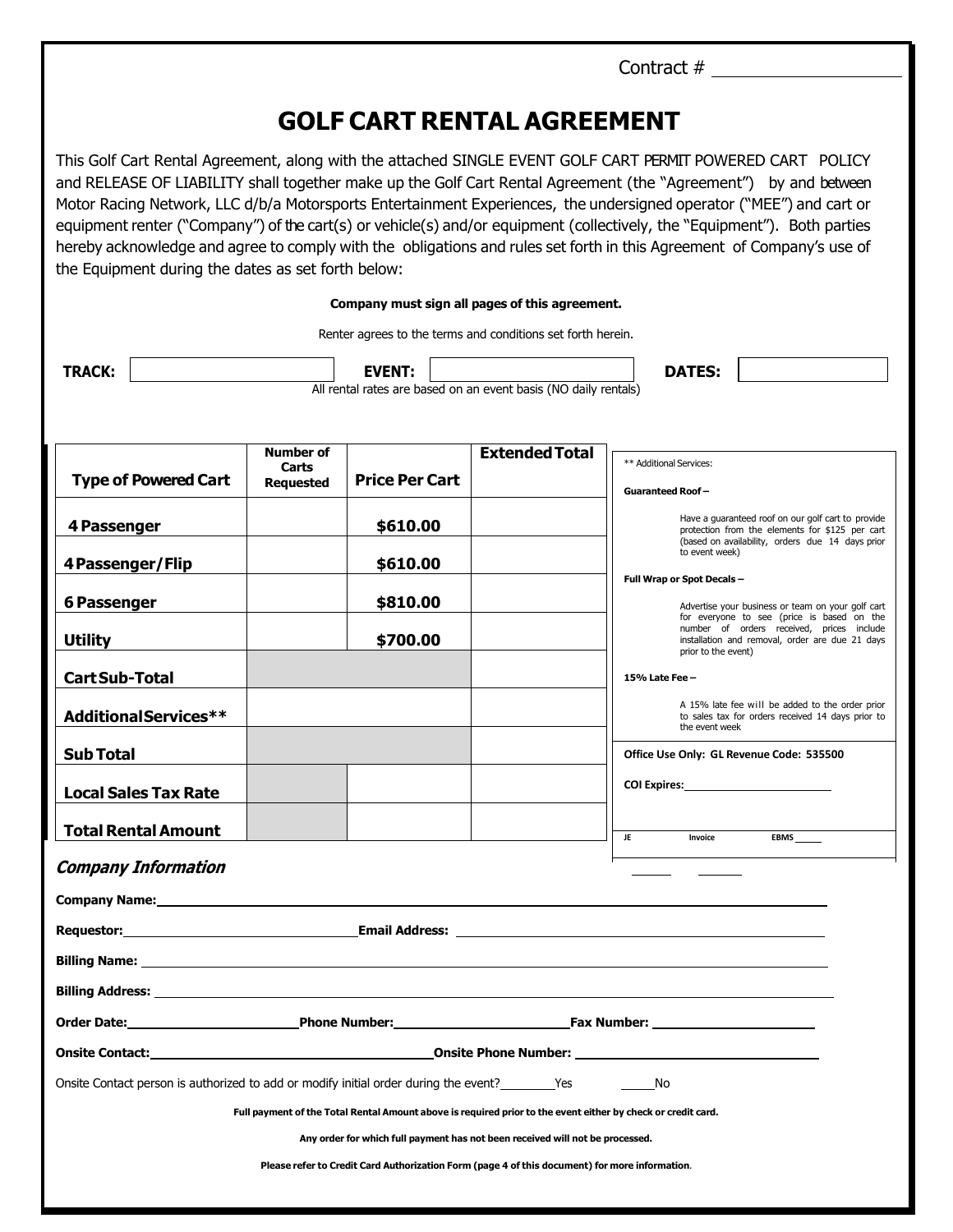#### **TERMS AND CONDITIONS**

- 1) Company agrees to pay for the full replacement value of the the Equipment if any Equipment lost, stolen, or damaged while Company is in possession of the Equipment during the rental event as set forth in this Agreement.
- 2) Other Fees, in addition to the Equipment rental rates as stated above include the following:
	- A. A fee of \$500.00 will be charged to Company if the cart engine governor is tampered with or modified by Company during the Equipment event rental.
	- B. The full Equipment rental amount will be charged for cancellations within 15 days of the Wednesday before the event weekend or for Equipment not picked up at the event. Company shall be charged b a \$25.00 restocking fee in the event of any cancellations by the Company.
	- C. A 15% surcharge will be added to the above Equipment rental rates for orders placed within 14 days prior to the event. Late orders cannot be guaranteed by MEE and will be filled on an "as available" basis.
	- D. A fee of \$5.00 per key will be charged to Company for lost equipment keys.
	- E. A fee of \$30.00 will be charged to Company for locks and/or chains that are not returned or that are required to be cut off the equipment.
	- F. A fee of \$75.00 will be charged to Company for decals and/or stickers applied to equipment and not removed before returning.
	- G. LATE RETURN POLICY A fee of \$200.00 will be charged to Company if the rented Equipment is not returned to the Equipment rental compound by 9:00 AM on the day following the Equipment rental event as set forth in this Agreement.
- 3) Safety and Security Obligations:
	- A. All Equipment shall be locked to prevent theft or vandalism when parked and/or not in use by the Company.
	- B. No more than one Company operator may be assigned to any cart or vehicle Equipment.
	- C. **COMPANY SHALL NOT** modify any of the factory settings (i.e. the governor, accelerator, cable, etc.) on any cart or vehicle engine. Such modifications to the cart may result in damage to the cart or vehicle(s) and additional fees charged to Company for such modifications.
	- D. MEE represents and warrants that the Equipment rented by Company shall be in good working order and repair. If at any time during the Equipment rental such Equipment is not functioning properly, Company shall promptly inform MEE employees or representatives of any defective Equipment.
	- E. Only two (2) Company operators (persons) are allowed to be present on the Equipment at any one time, with the exception of the 4-person and 6-person carts, in which case no more than the specified number of Company operators (persons) shall be permitted on the carts at any time.
	- F. COMPANY SHALL NOT overload any Equipment above capacity.
	- G. Additional Payments The credit card information provided by Company on the Credit Card Authorization Form will be utilized to process Equipment payment or any additional Equipment rental or fees due as stated above.

#### **If you have any questions, please contact the Golf Cart Department at 386-681-3850**

#### **Fax: 386-681-3853 Email: [golfcarts@nascar.com](mailto:golfcarts@nascar.com)**

### **COMPANY UNDERSTANDS AND ACCEPTS THE TERMS AND CONDITIONS AS SET FORTH IN THIS AGREEMENT HEREIN. COMPANY AGREES TO RETURN THE RENTED EQUIPMENT ON A TIMELY BASIS AND IN THE CONDITION SUCH EQUIPMENT WAS RECEIVED BY COMPANY.**

Authorized Company Representative Signature Title Date

\_\_\_\_\_\_\_\_\_\_\_\_\_\_\_\_\_\_\_\_\_\_\_\_\_\_\_\_\_\_\_\_\_\_\_\_\_\_\_\_\_\_\_\_\_\_\_\_\_\_\_\_\_\_\_\_\_\_\_\_\_\_\_\_\_\_\_\_\_\_\_\_\_\_\_\_\_\_\_\_\_\_\_\_\_\_\_\_\_\_\_\_\_

Authorized MEE Representative Signature Date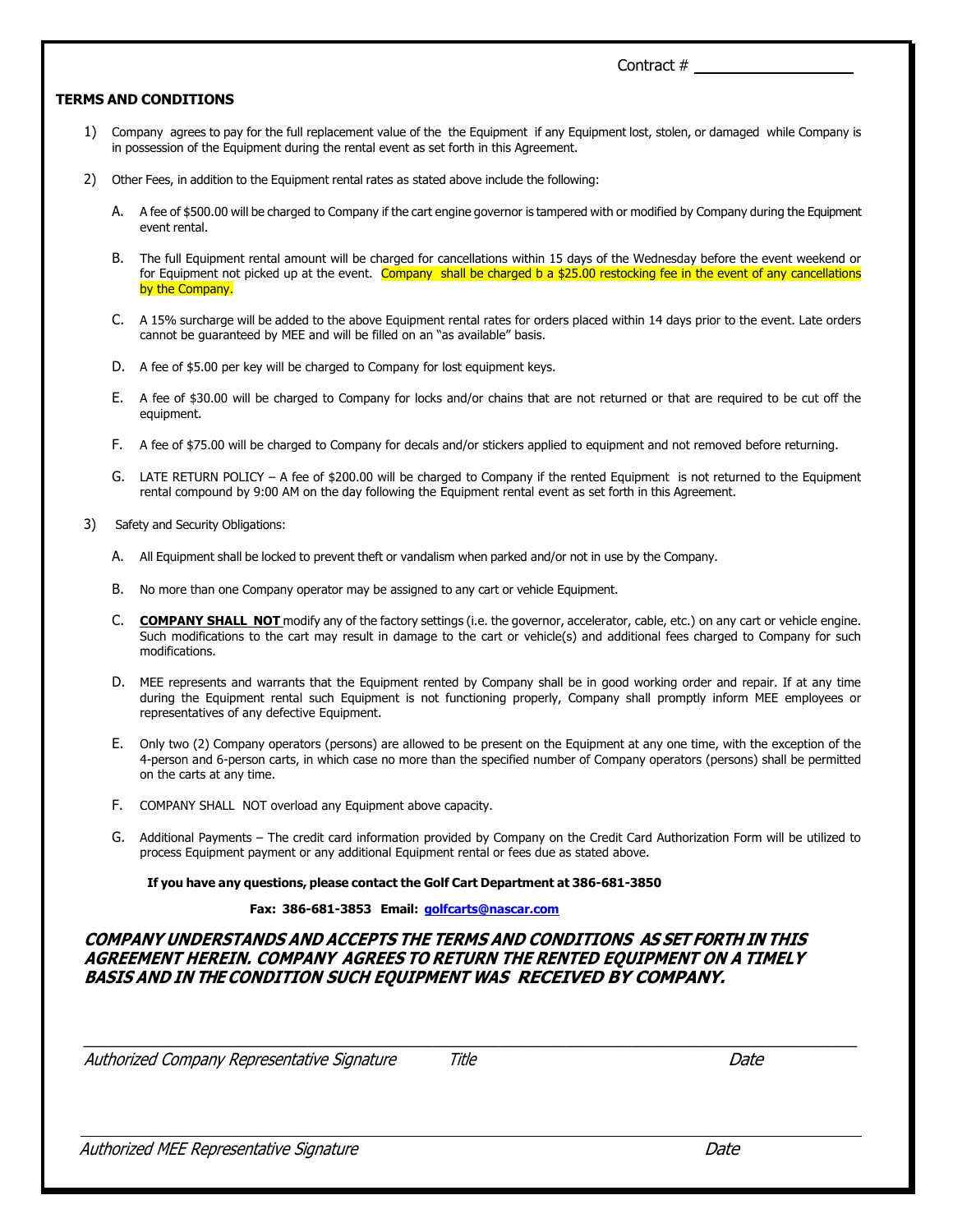#### **SINGLE EVENT GOLF CART PERMIT POWERED CART POLICY AND RELEASE OF LIABILITY**

- 1. ALL powered cart in use during an event must be registered. Registration will be proven through a Single Event Permit Sticker which must be PERMANENTLY affixed to the approved powered cart on the front driver's side in the lower corner of the windshield or front hood. Each Single Event Permit will possess a control number plainly visible to identify the person or company who as registered the powered cart.
- 2. Company shall provide proof of general liability insurance (or automobile liability in the event the golf cart being registered is street legal) with limits of no less than \$1 million dollars per occurrence and \$2 million dollars in the aggregate, including all the Additional Insured Parties (as defined in Section 9 hereunder) as additional insureds, and must be supplied along with this completed form and such insurance policies shall be active throughout the event. Certificate of insurance shall state that such insurance is primary and non-contributory to any other insurance that may be available to an Additional Insured Party and that a Waiver of Subrogation applies in favor of the Additional Insured Parties in accordance with the Certificate of Insurance Requirements for Golf Cart Rentals, attached hereto. Insurance coverage shall apply to the fullest extent of Company's insurance policy limits or to the extent allowed by law, whichever is greater.
- 3. The use of equipment by Company, as authorized herein, will be restricted to business use only.
- 4. Equipment will be driven by Company in a safe, slow, and careful manner and shall at no time exceed any posted or designated speed limit. At all times drivers will yield to pedestrians. Anyone observed driving in a careless or unsafe manner, including and without limitation, in violation of any provision of the powered cart policy and release of liability, will be removed from the property and have their Single Event Permit revoked. The Company agrees to be responsible for compliance with any applicable laws, government regulations, and facility rules in the use of the Equipment
- 5. Equipment must be driven by a licensed driver over the age of eighteen (18), unless applicable state law requires a higher age limit (by way of example, Alabama requires operators to be at least nineteen (19) years old). The number of passengers may not exceed the manufacturers designed and installed seating capacity and/or capacity indicated on the Single Event Permit Sticker. All passengers must be remain seated during Equipment operation.
- 6. Alcoholic beverages are not permitted in any Equipment, except for delivery purposes only. No alcohol is to be consumed by any driver and/or passenger while the Equipment is in use, and no driver shall operate any Equipment while under the influence of alcohol.
- 7. Only Equipment equipped with factory installed (or equivalent) front headlights and rear running lights may be operated by Company after daylight hours.
- 8. Equipment usage will not be allowed in restricted areas or during times not authorized by racetrack management. No golf carts shall be operated on public roads.
- 9. Company hereby agrees to release, hold harmless, indemnify and defend Motor Racing Network, LLC d/b/a Motorsports Entertainment Experiences, Mid Florida Golf Cars Distributors, Inc. d/b/a National Carts, Golf Tournaments Incorporated, their respective parent(s), subsidiaries, limited liability and affiliate companies, and their respective members, shareholders, officers, directors, agents, employees, sponsors, trustees, receivers, successors, subcontractors and assigns, the City of Homestead, the Daytona Beach Racing and Recreational Facilities District, City of Daytona Beach, and County of Volusia (collectively the "Additional Insured Parties") from liability or damages including third party claims ("Losses") arising directly as a result of the gross negligence, willful misconduct, or violation of applicable law by Company, its employees, agents, and/or representatives' use of the Equipment as set forth in this Agreement. Company's obligations hereunder to release, hold harmless, indemnify and defend the Additional Insured Parties shall not extend to claims, including third party claims or Losses, arising directly as a result of the Additional Insured Parties' gross negligence, willful misconduct or violation of law of an Additional Insured Party in its provision of Equipment to Company or any of its obligations to Company as set forth in this Agreement. In no event will either party be liable for any indirect, incidental, special, consequential, exemplary or reliance damages (including lost or anticipated revenues or profits) arising out of this Agreement.
- 10. Company shall have no right to sell, assign, delegate or in any way dispose of or encumber any of the rights or duties granted under this Agreement. Any such attempt shall be deemed to be null and void and shall be considered a default under this Agreement, entitling MEE, at its sole discretion, to terminate the Agreement and to seek any and all other legal or equitable remedies it may be entitled to pursue under this Agreement or under the laws of the state where the facility is located. Further, any change in control (whether by merger, asset sale, stock purchase or other assignment or operation by law) shall for the purposes of this Agreement be deemed an assignment of the rights and obligations contained herein and shall require the prior written approval of MEE, which shall not be unreasonably withheld.

**I have read, understand and accept all the terms of use for a powered golf cart. Failure to comply with these terms may result in revocation of the Single Event Permit Sticker, the golf cart being impounded and/or forfeiture of golf cart privileges in MEE's sole discretion. The undersigned has the requisite authority to bind the Company to the obligations herein. My signature below signifies full and total acceptance of these terms and agreement to comply.**

\_\_\_\_\_\_\_\_\_\_\_\_\_\_\_\_\_\_\_\_\_\_\_\_\_\_\_\_\_\_\_\_\_\_\_\_\_\_\_\_\_ \_\_\_\_\_\_\_\_\_\_\_\_\_\_\_\_\_\_\_\_\_\_\_\_\_\_\_\_\_\_\_\_\_\_\_\_\_\_\_\_\_\_\_\_ \_\_\_\_\_\_\_\_\_\_\_\_\_\_\_\_\_\_\_

 $\_$  , and the state of the state of the state of the state of the state of the state of the state of the state of the state of the state of the state of the state of the state of the state of the state of the state of the

Name of Company Title **Print Name of Authorized Representative** Title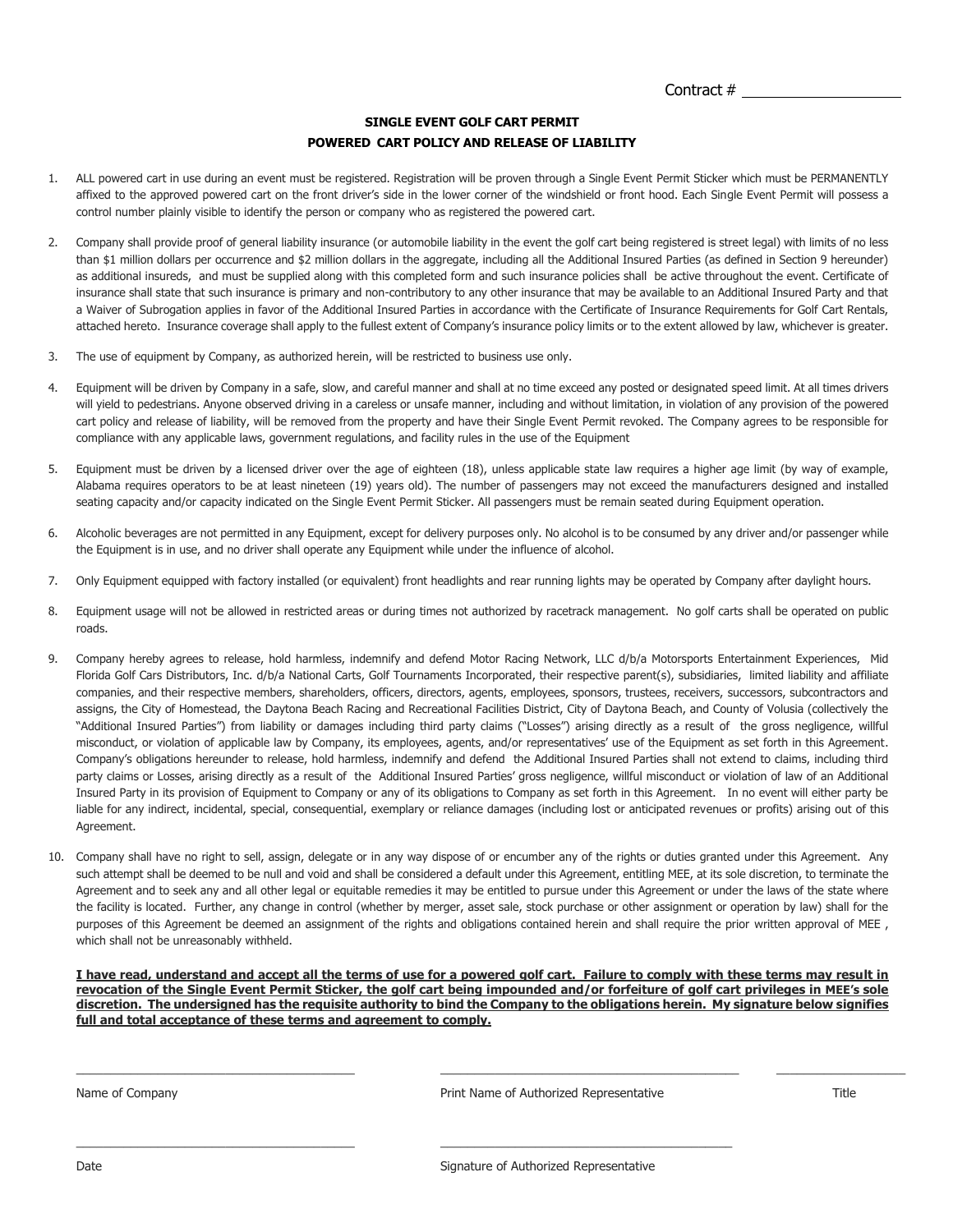# **CREDITCARD AUTHORIZATION FORM**

Motorsports Entertainment Experiences requires full payment prior to the event and a completed credit card authorization form for any add-ons or additional fees that may be incurred during the rental period. We are unable to process an order submitted without a valid credit card – **no exceptions**. Please choose one of the following methods of payment.

I will submit payment in full via check for payment prior to picking up golf carts. Please use my credit card information reflected below for any add-ons or additional fees that may be incurred during the rental period.

Use my credit card information reflected below for payment and add-ons or any additional Fees that may be incurred during the rental period.

# **CompanyInformation**

# **\*Required before order can be processed**

|                              | <b>Example 2</b> |
|------------------------------|------------------|
|                              |                  |
|                              |                  |
|                              |                  |
|                              |                  |
|                              |                  |
|                              |                  |
| <b>Authorized Signature:</b> |                  |

## **Please FAX completed forms to the Golf Cart Department at (386) 681-3853**